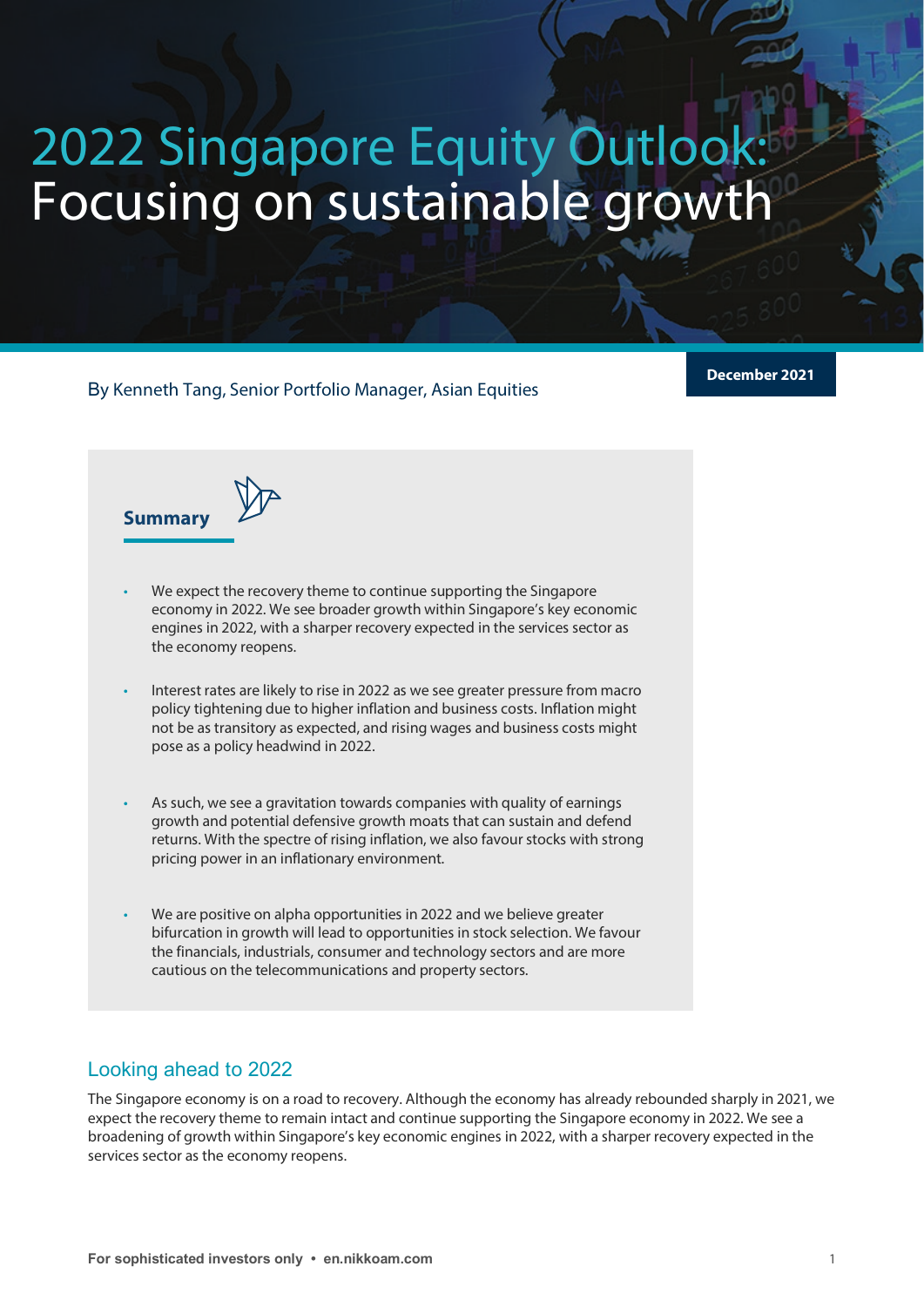Interest rates are likely to rise in 2022 as we see greater pressure from macro policy tightening due to higher inflation and business costs. Inflation might not be as transitory as expected, and rising wages and business costs might pose as a policy headwind in 2022. With rising inflation and wage costs and slowing revenue growth momentum, the outlook for margins and corporate earnings appears more challenged in 2022. We emphasise the importance of investing in quality and sustainable growth franchises, which we believe will outperform in the current macro environment.

Equity returns could moderate from the double-digit returns achieved in 2021. We believe the opportunity in 2022 will come from stock selection and higher bifurcation opportunities in the Singapore market. We favour financials, industrials, consumer and technology sectors most while we view the telecommunications and property sectors with caution.

#### Singapore poised for continued recovery

Looking back, 2021 has been a good year for the Singapore equity market. The Straits Times Index (STI) returned 12.5% on a total return basis (as of 3 December 2021), which has more than reversed its loss of 8.1% in 2020. A strong revival in trade and manufacturing exports helped catalyse a sharp rebound in corporate earnings in 2021, which together with accommodative policy and attractive valuations, helped drive strong double-digit returns for the Singapore stock market and catapulted Singapore to one of Asia's top equity performers in 2021.

We expect recovery to remain a predominant theme in 2022, similar to 2021, during which the economy, equity markets and corporate earnings all recovered to the pre-COVID levels of 2019. For the year to Q3 2021, Singapore's GDP has already risen by more than 7%, which is higher than its pre-pandemic levels in 2019. What is also impressive about this recovery is that in Q3 2021, Singapore was the only ASEAN-6 economy with real GDP growth (seasonally adjusted) above its Q4 2019 level.

Looking forward, we expect economic expansion in Singapore to build on the 7% year-on-year GDP growth expected in 2021 and rise by another 3-5% year-on-year in 2022, thanks to tailwinds from the region's economies reopening and the normalisation of supply disruptions. We also expect growth in 2022 to become more balanced with services moving more in equilibrium with manufacturing. Manufacturing and export-oriented sectors, undoubtedly the stars of the economy in 2021, could see their growth momentum taper off in 2022 but should remain resilient as global demand continues to be healthy. We believe the service sector should recover and provide most of the incremental growth for the Singapore economy as we head into 2022. Wholesale retail trade, transport and storage and services could surprise positively as the country moves towards a new normal in which COVID-19 becomes endemic. Transport services, traditionally a key contributor to the Singapore economy, could be poised for a strong recovery in 2022 as the travelling resumes.

# Growth and quality should start to outperform

In the recently concluded biannual macroeconomic review, the Monetary Authority of Singapore (MAS) said that it is watching closely for signs of inflation, as it sees the risk of inflation becoming more persistent as opposed to a transitory bottleneck caused by the pandemic. This also prompted the MAS to tighten its monetary policy setting in October 2021 to address the rise in consumer prices and inflationary pressure caused by supply disruptions and higher wages.

We see the risk of inflation rising further as we enter 2022. Based on the gap between consumer and producer prices, companies and corporates appear to be bearing a greater brunt of the cost pressure in prices and this could ultimately flow into consumer prices in 2022. Against this backdrop, we believe the MAS is likely to stay guarded against inflation and tighten policy when needed. As the economy gradually reopens, domestic prices pressures could further add to existing supply side pressures caused by supply chain bottlenecks. Should inflation continue to move above 2.0%, we expect the MAS will further tighten at the next April 2022 policy meeting.

Tighter policy is also likely to have an impact on equity markets. Tapering could start at the end of 2021 in the US with the Federal Reserve scaling back on asset purchases until mid-2022. Should domestic inflation be less transitory and more permanent, cost pressure on businesses will inevitably rise, and it would be prudent, in our view, to favour companies with growth and quality. Our belief is that growth and quality typically perform better during times of growth scarcity and when higher interest rates, rising cost drivers and slowing revenue momentum introduce greater uncertainty on earnings.

In 2022, we expect companies with quality and sustainable growth in returns to outperform the broader market, and prefer them over companies that rely purely on cyclical growth, momentum or value. Growth will become scarcer in

**Nikko Asset Management**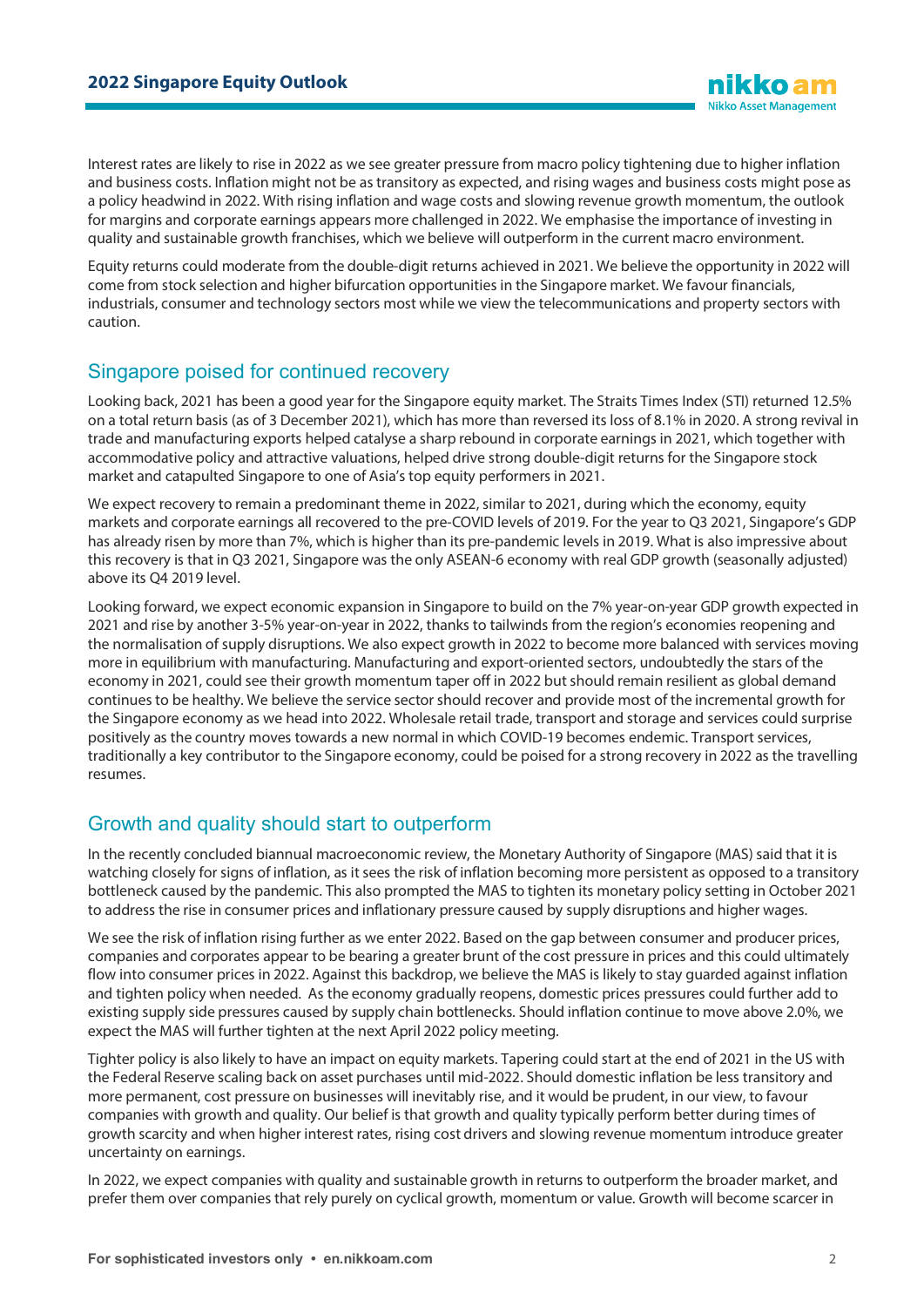2022—investors are likely to pay more for earnings growth visibility and certainty in stock and sector selection. As such, we see a gravitation towards companies with quality of earnings growth and potential defensive growth moats that are able to sustain and defend returns. With the spectre of rising inflation, we also favour stocks with strong pricing power in an inflationary environment. Again, we expect quality and growth moats to feature well in performance during times of inflation.

#### The return of alpha as growth slows and policy normalises

We expect equity returns to moderate in 2022 following strong double-digit gains in 2021. This is typical when sharp economic recovery phases descend into moderate growth periods typical of a mid-cycle economic expansion. Against the backdrop of rising rates, market valuations are also looking less attractive. This could dampen overall market returns (beta) in 2022 where the market has less room for price-to-earnings expansion and more uncertainty on overall earnings growth.

We are positive on alpha opportunities in 2022 and we believe greater bifurcation in growth will lead to strong opportunities in stock selection. We also believe sectors that offer a more sustainable growth profile at reasonable valuations could attract higher valuations due to scarcity premiums. With this stronger focus on growth and returns, we prefer sectors which offer continued growth in earnings trajectory in 2022, and those that have growth buffers to offset earnings weakness. In this category, we like technology, industrials and consumer discretionary and staples where we see good potential of incremental growth in earnings revisions in 2022.

We like utilities and industrials as we see rising energy prices as a tailwind and the continued push towards sustainability investment as a growing theme. Rising oil and commodity prices should support earnings in select industrials. We also continue to have a constructive view of renewable energy opportunities and transition stories where we identify positive change in a company's sustainable returns.

We are more positive on consumer discretionary in 2022, especially in Singapore companies with exposure to the growth in ASEAN consumerisation. We expect ASEAN consumption to recover in 2022, as we believe the region is poised to play catch up and accelerate faster than most other Asian economies. We also favour consumer staples and see the sector as a good inflation hedge. Valuations are more attractive after the recent price correction and we see better relative earnings growth from higher commodity prices as we head into 2022. We particularly favour companies within the sector in which we identify distinct positive change, such as efforts to improve environmental, social and governance areas of materiality.

We also like technology hardware and see a potential re-rating in the sector once we overcome the current supply chain disruptions. Lockdowns imposed by governments and component material shortages have caused significant impact on the global supply chain, and the alleviation of these bottlenecks through government relaxation and private initiatives to improve supply chain issues should allow tech companies to ride on the broader reopening and the capex recovery in manufacturing and trade. We also believe most of the tech hardware companies in Singapore are trading at attractive valuations, from a historical perspective and also compared to their peers in the region.

We like select financials and believe banks will continue to be a beneficiary of rising interest rates. We also see banks benefitting from financing opportunities with the resumption of trade agreements in the region. While we also like communication services such as e-commerce for their attractive growth proposition in next few years, we are more cautious on their valuations. We have a cautious view of telecommunications due to more lacklustre growth prospects and are also relatively cautious on property and REITs, due to rising interest rates and a tightening liquidity environment.

# Corporate restructuring in new Singapore

We remain positive on the corporate restructuring theme in Singapore. In 2022, we expect corporate restructuring beneficiaries to feature more in companies that have embraced innovation to better compete in a post-pandemic economy, as well as companies making positive transitions in their journeys towards sustainability. We believe successful execution in their respective corporate restructurings will raise the potential of overall sustainable returns and provide a re-rating in valuations.

We are more upbeat on reopening beneficiaries in 2022 and expect companies that have restructured to be well-placed for the transition to an endemic new normal. An example would be in private healthcare operators, where companies have stepped up to support government efforts to provide testing and vaccinations, even as their primary hospital

**Nikko Asset Management**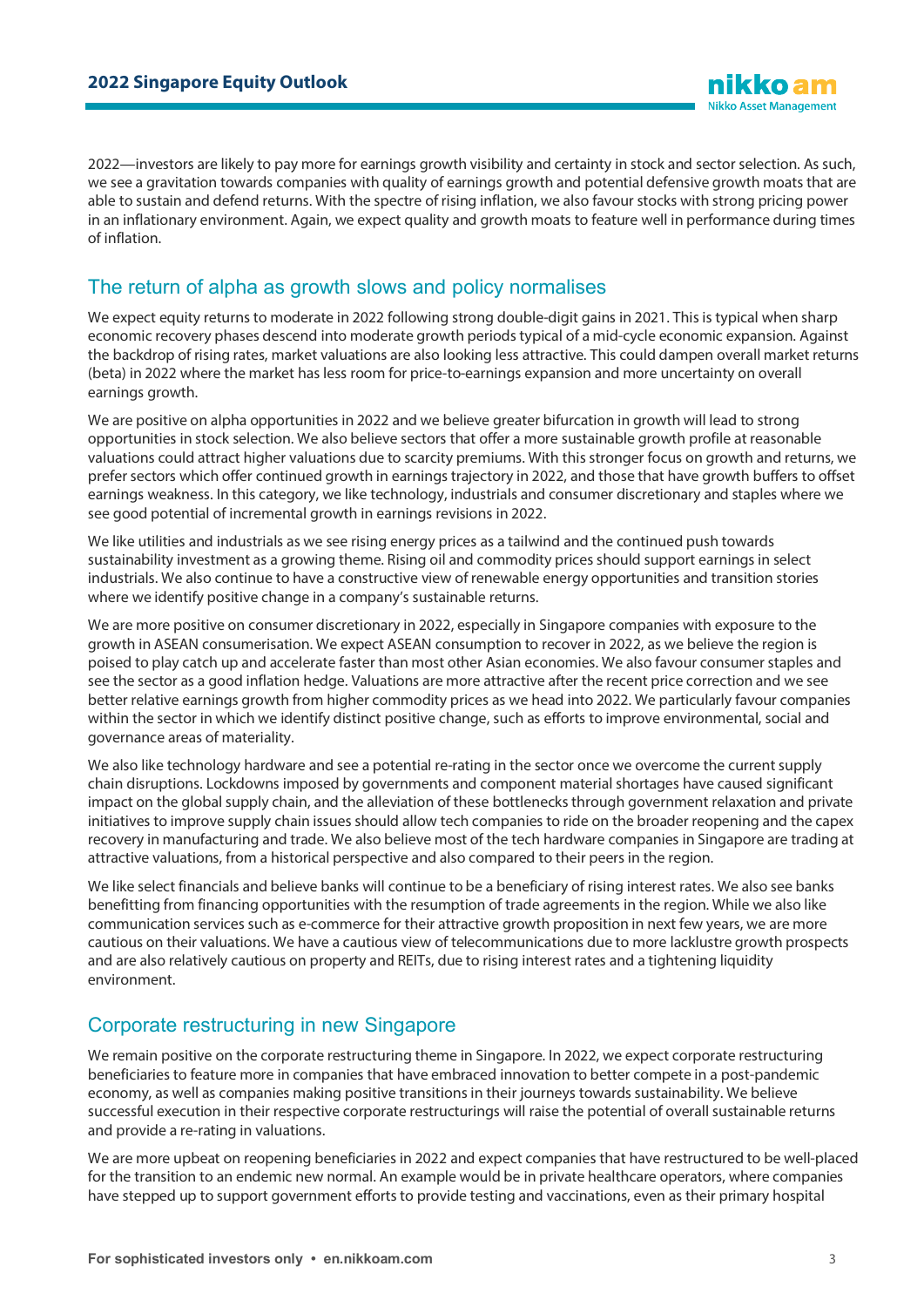business suffered. Today, this restructuring has positioned them well in Singapore's new norm of "test, trace and vaccinate", and the business for healthcare services has doubled from pre-pandemic levels. Also, vaccination rates rising to levels that allow economies in the ASEAN region to reopen borders and resume travel could mean a strong revival of foreign medical tourism in Singapore, as more foreign patients return for elective procedures and the requirements for testing drives continued growth in healthcare services.

The energy transition story in renewables also presents an exciting area of growth and transformation for Singapore Inc. We see this as particularly relevant in the industrials sector, notably in infrastructure and utilities where there are growing opportunities to invest in sustainability. We also favour companies well placed in the energy transition towards renewables, where companies have demonstrated clear and aggressive plans to grow their renewables portfolio through decarbonisation initiatives, tapped green financing and accelerated capital recycling for growth. We also see this expansion in renewable energy happening at a time when ASEAN governments are also accelerating plans to decarbonise. With good execution, we believe this could see companies improving on their sustainable returns and rerating with higher valuation multiples.

# Increased focus on dividend growth

We believe dividend investing remains relevant in a time of rising interest rates and slowing growth. Against the backdrop of growth deceleration in 2022, capital preservation and sustenance of returns will become even more important as a source of returns. We continue to be constructive in dividend investing and expect greater focus on high and rising dividend stocks in the current macro backdrop.

We believe the backdrop of rising yields would not necessarily weaken the prospects of high-yielding dividend stocks, but rather underline the importance of dividend growth. In Singapore, we also continue to find that the spread for dividend yields against bond yields remains attractive, despite rising bond yields. This spread will remain supportive for high-yielding dividend companies. The strategy in dividend investing for 2022 will increasingly focus on dividend growth rather than dividend yields, as we expect dividend growth opportunities could be scarcer amid a rising interest rate environment. As such, we see the potential for companies with high and rising dividend growth profiles to be rerated with higher valuations during a time where broader earnings growth moderate.

We also see quality and sustainable returns featuring as a key driver of performance in dividend investing. We like selected financials, industrials and technology companies that are well positioned to deliver and increase dividends in 2022. We also see selective retail REITs and logistic REITS outperforming in 2022. We see retail REITs as a beneficiary of the reopening trade in Singapore, and logistic REITS benefitting from Singapore's rising role as a regional manufacturing hub in technology, transportation and financial services.

# Key themes of recovery, rates and returns in 2022

In summary, we expect the growth story in the Singapore economy to continue into 2022, where we see a greater contribution from the recovery in the service sector. This continued recovery will also underpin growth in corporate earnings for the Singapore equity market. 2022 will also see the spectre of rising inflation and interest rates. In our opinion, we believe companies with quality and sustainable growth will outperform during a time of slowing earnings growth and rising cost pressures. Finally, against the backdrop of ebbing liquidity and policy support coupled with slowing global growth momentum, we expect overall equity market returns to moderate in 2022. However, we remain positive on alpha opportunities in Singapore. We believe the moderation of earnings growth and tighter policy headwinds will lead to greater dispersion in earnings growth across sectors and higher bifurcation in stock returns. This will favour stock pickers, in our view. We favour financials, industrials, consumer and technology sectors most in 2022.

**Nikko Asset Management**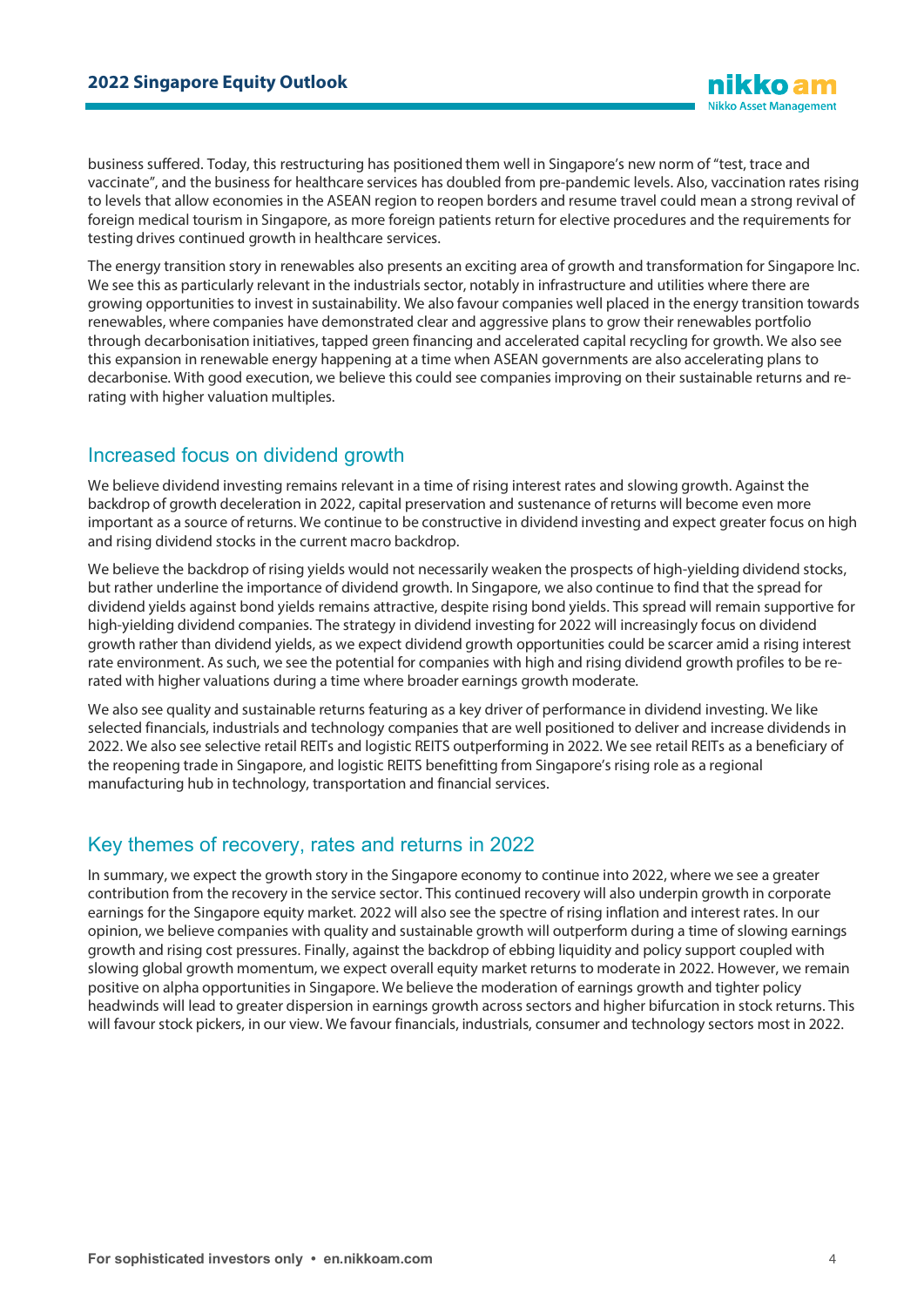**Important information:** This document is prepared by Nikko Asset Management Co., Ltd. and/or its affiliates (**Nikko AM**) and is for distribution only under such circumstances as may be permitted by applicable laws. This document does not constitute personal investment advice or a personal recommendation and it does not consider in any way the objectives, financial situation or needs of any recipients. All recipients are recommended to consult with their independent tax, financial and legal advisers prior to any investment.

This document is for information purposes only and is not intended to be an offer, or a solicitation of an offer, to buy or sell any investments or participate in any trading strategy. Moreover, the information in this document will not affect Nikko AM's investment strategy in any way. The information and opinions in this document have been derived from or reached from sources believed in good faith to be reliable but have not been independently verified. Nikko AM makes no guarantee, representation or warranty, express or implied, and accepts no responsibility or liability for the accuracy or completeness of this document. No reliance should be placed on any assumptions, forecasts, projections, estimates or prospects contained within this document. This document should not be regarded by recipients as a substitute for the exercise of their own judgment. Opinions stated in this document may change without notice.

In any investment, past performance is neither an indication nor guarantee of future performance and a loss of capital may occur. Estimates of future performance are based on assumptions that may not be realised. Investors should be able to withstand the loss of any principal investment. The mention of individual securities, sectors, regions or countries within this document does not imply a recommendation to buy or sell.

Nikko AM accepts no liability whatsoever for any loss or damage of any kind arising out of the use of all or any part of this document, provided that nothing herein excludes or restricts any liability of Nikko AM under applicable regulatory rules or requirements.

All information contained in this document is solely for the attention and use of the intended recipients. Any use beyond that intended by Nikko AM is strictly prohibited.

Japan: The information contained in this document pertaining specifically to the investment products is not directed at persons in Japan nor is it intended for distribution to persons in Japan. Registration Number: Director of the Kanto Local Finance Bureau (Financial Instruments firms) No. 368 Member Associations: The Investment Trusts Association, Japan/Japan Investment Advisers Association.

United Kingdom and rest of Europe: This document is communicated by Nikko Asset Management Europe Ltd, which is authorised and regulated in the United Kingdom by the Financial Conduct Authority (the FCA) (FRN 122084). This document constitutes a financial promotion for the purposes of the Financial Services and Markets Act 2000 (as amended) (FSMA) and the rules of the FCA in the United Kingdom, and is directed at professional clients as defined in the FCA Handbook of Rules and Guidance.

**United States:** This document may not be duplicated, quoted, discussed or otherwise shared without prior consent. Any offering or distribution of a Fund in the United States may only be conducted via a licensed and registered broker-dealer or a duly qualified entity. Nikko Asset Management Americas, Inc. is a United States Registered Investment Adviser.

**Singapore:** This document is for information to institutional investors as defined in the Securities and Futures Act (Chapter 289), and intermediaries only. Nikko Asset Management Asia Limited (Co. Reg. No. 198202562H) is regulated by the Monetary Authority of Singapore.

**Hong Kong:** This document is for information to professional investors as defined in the Securities and Futures Ordinance, and intermediaries only. The contents of this document have not been reviewed by the Securities and Futures Commission or any regulatory authority in Hong Kong. Nikko Asset Management Hong Kong Limited is a licensed corporation in Hong Kong.

**New Zealand:** This document is issued in New Zealand by Nikko Asset Management New Zealand Limited (Company No. 606057, FSP22562). It is for the use of wholesale clients, researchers, licensed financial advisers and their authorised representatives only.

**Kingdom of Bahrain:** The document has not been approved by the Central Bank of Bahrain which takes no responsibility for its contents. No offer to the public to purchase the Strategy will be made in the Kingdom of Bahrain and this document is intended to be read by the addressee only and must not be passed to, issued to, or shown to the public generally.

**Kuwait:** This document is not for general circulation to the public in Kuwait. The Strategy has not been licensed for offering in Kuwait by the Kuwaiti Capital Markets Authority or any other relevant Kuwaiti government agency. The offering of the Strategy in Kuwait on the basis a private placement or public offering is, therefore, restricted in accordance with Decree Law No. 7 of 2010 and the bylaws thereto (as amended). No private or public offering of the Strategy is being made in Kuwait, and no agreement relating to the sale of the Strategy will be concluded in Kuwait. No marketing or solicitation or inducement activities are being used to offer or market the Strategy in Kuwait.

**Kingdom of Saudi Arabia:** This document is communicated by Nikko Asset Management Europe Ltd (Nikko AME), which is authorised and regulated by the Financial Services and Markets Act 2000 (as amended) (FSMA) and the rules of the Financial Conduct Authority (the FCA) in the United Kingdom (the FCA Rules). This document should not be reproduced, redistributed, or sent directly or indirectly to any other party or published in full or in part for any purpose whatsoever without a prior written permission from Nikko AME.

This document does not constitute investment advice or a personal recommendation and does not consider in any way the suitability or appropriateness of the subject matter for the individual circumstances of any recipient. In providing a person with this document, Nikko AME is not treating that person as a client for the purposes of the FCA Rules other than those relating to financial promotion and that person will not therefore benefit from any protections that would be available to such clients.

Nikko AME and its associates and/or its or their officers, directors or employees may have or have had positions or material interests, may at any time make purchases and/or sales as principal or agent, may provide or have provided corporate finance services to issuers or may provide or have provided significant advice or investment services in any investments referred to in this document or in related investments. Relevant confidential information, if any, known within any company in the Nikko AM group or Sumitomo Mitsui Trust Holdings group and not available to Nikko AME because of regulations or internal procedure is not reflected in this document. The investments mentioned in this document may not be eligible for sale in some states or countries, and they may not be suitable for all types of investors.

**Oman:** The information contained in this document nether constitutes a public offer of securities in the Sultanate of Oman as contemplated by the Commercial companies law of Oman (Royal decree 4/74) or the Capital Markets Law of Oman (Royal Decree80/98, nor does it constitute an offer to sell, or the solicitation of any offer to buy non-Omani securities in the Sultanate of Oman as contemplated by Article 139 of the Executive Regulations to the Capital Market law (issued by Decision No. 1/2009). This document is not intended to lead to the conclusion of any contract of whatsoever nature within the territory of the Sultanate of Oman.

Qatar (excluding QFC): The Strategies are only being offered to a limited number of investors who are willing and able to conduct an independent investigation of the risks involved in an investment in such Strategies. The document does not constitute an offer to the public and should not be reproduced, redistributed, or sent directly or indirectly to any other party or published in full or in part for any purpose whatsoever without a prior written permission from Nikko Asset Management Europe Ltd (Nikko AME). No transaction will be concluded in your jurisdiction and any inquiries regarding the Strategies should be made to Nikko AME.

nikko am **Nikko Asset Management**